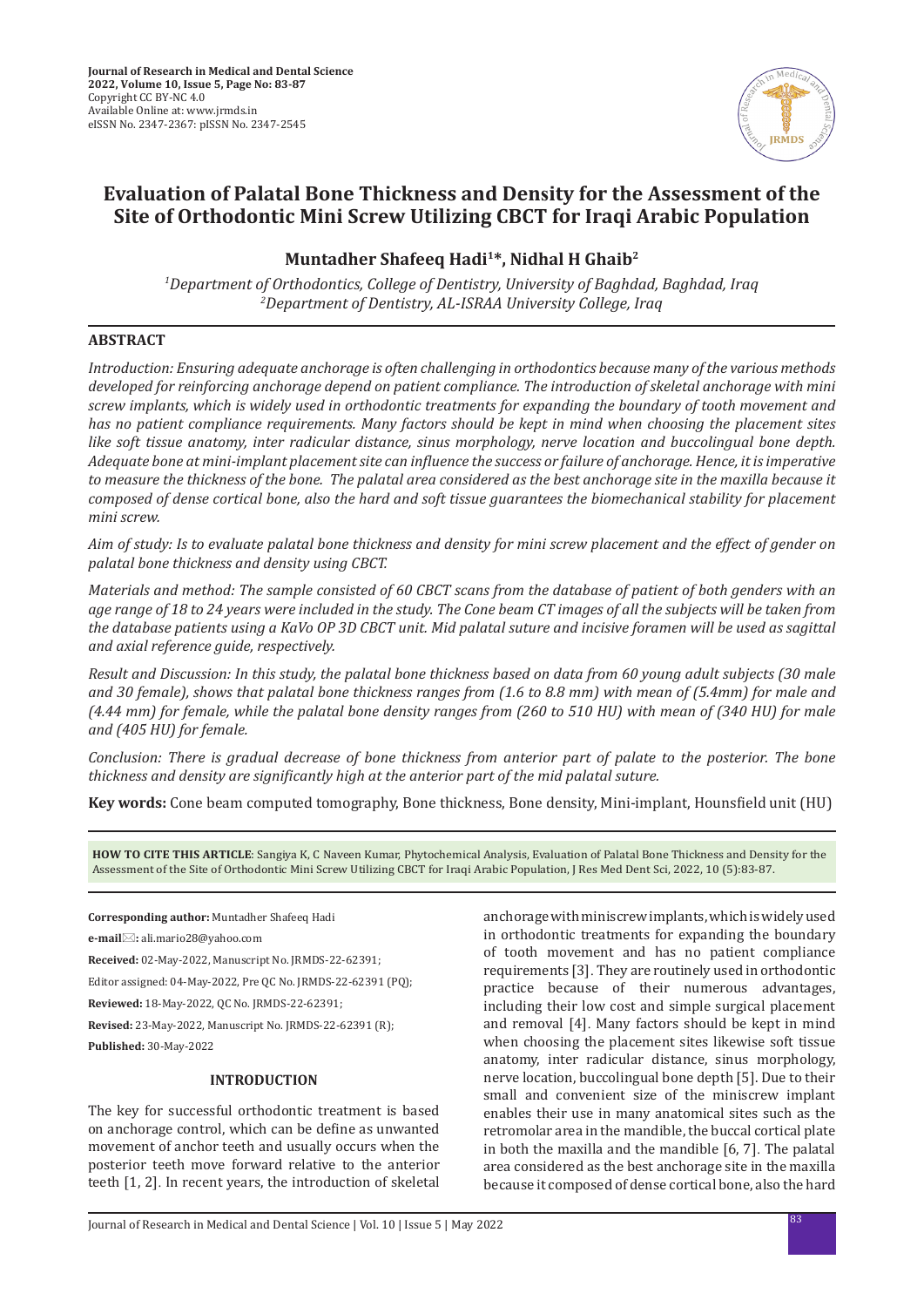and soft tissue guarantees the biomechanical stability for placement mini screw [8, 9]. Bone quality and quantity play important roles in the success of mini-implants since stability is achieved by mechanical retention rather than by osseointegration as well as the thickness, type and health of the soft tissue [10]. Cortical bone thickness of less than 0.5mm is not suitable for mini screw placement, higher success rate has been reported with cortical bone at least 1.0mm thick [11]. Mini screw in the maxilla has less stability than in the mandible because of its porous nature [8]. The palate has become a popular site for inserting TADs because of its easy access, lack of vital structures, adequate keratinized tissue and low risk of root injury. Mid sagittal area of palate is a safe location for mini screw due to sufficient bone height provided by the nasal crest and thin keratinized soft tissue [12]. Because of the different growth pattern noted between a male and female, patient's age and gender should be considered in the decision for the optimal implant site especially mid palatal region which mainly depend on patient maturation so this region should be avoided for adolescent patient because the palatal thickness was significantly lower in mixed dentition than in late mixed and permanent dentition for this reason, mid palatal implant have a high failure rate for adolescent due inadequate ossification [13]. A significant difference occurs in anteroposterior and mediolateral areas in the early mixed dentition, late mixed and permanent dentition [14]. Cone beam computed tomography (CBCT), a three-dimensional imaging modality, was reported to provide highly accurate and detailed image, permit the dental professional to visualize image in slices from any angle in any part of the image region and archived digitally what the conventional radiograph never showed [15]. So CBCT is an ideal modality for measuring palatal bone thickness and can be utilized for locating the ideal site for placement of orthodontic miniimplant [16].

#### **MATERIAL AND METHODS**

The sample consisted of 60 CBCT scans from the database of the Iraqi Arabic patients (30 males and 30 females) with their age range was between 18-24 years, this retrospective study carried out at university of Baghdad college of dentistry department of oral surgery and Ghazy Alhariri hospital\maxillofacial department during the period from September 2019 to February 2021.

The CBCT images of all the subjects were taken using a KaVo OP 3D CBCT unit (Figure 1). The images were reconstructed with OnDemand3D software which has an inbuilt measurement tool to measure total palatal bone thickness and density.

Out of 200 CBCT scans that were taken from the data base only 60 scans were compatible with included criteria that will be mentioned later. the samples were divided into two main group according to the gender (30 scans for male and 30 scans for female) and each



**Figure 1: On demand 3D dental Imaging System (version 1.0.10.746).**

group was divided into two groups according to the side (15 scans for right side and 15 scans for left side). Specific criteria were considered in the selection of the sample depending on case sheet at the oral surgery and maxillofacial department to get more information about medical history of the patients, presence of systemic disease that effect bone health such as diabetes mellitus, hypertension and hormonal disorders. Patients with full erupted of permanent teeth with no missing teeth (excluding the third molars), no pathologic lesions or abnormalities of the maxilla, no radiographic signs of periapical disease, no syndromes of cleft palate, and no pathological lesion in the palate, which determined by radiographic examination (CBCT) of each subject, were included in this study, while patients who had palataly positioned impacted tooth, blurred or unclear image were excluded from the study.

#### **METHOD**

After selection of the CBCT scan from the database of patient depending on the inclusion criteria, at first locating the incisive foramen which is the reference anatomic landmark for anteroposterior points, and then locating the mid palatal suture which represent the land mark for the mediolateral points (figure 2 and figure 3).

A 4mm distal to the incisive represent the first point of the anteroposterior points and the measurement of thickness and density continue posteriorly for each 4mm till point 24 mm near the molars area this measurement was done at the mid palatal suture (the 0 point of the mediolateral points) and was repeated at 6mm and 12mm from the mid palatal suture. The ondemand software has a built-in measurement tool that used in the measurement of bone thickness and density. The measurements of palatal bone density were made in each point defined previously using the Hounsfield unit (HU) equivalent pixel intensity value scale in the software program.

### **RESULTS**

The total number of study patients was 60 (30 males and 30 females). All of them were underwent CBCT scans to evaluate the effect of gender on palatal bone thickness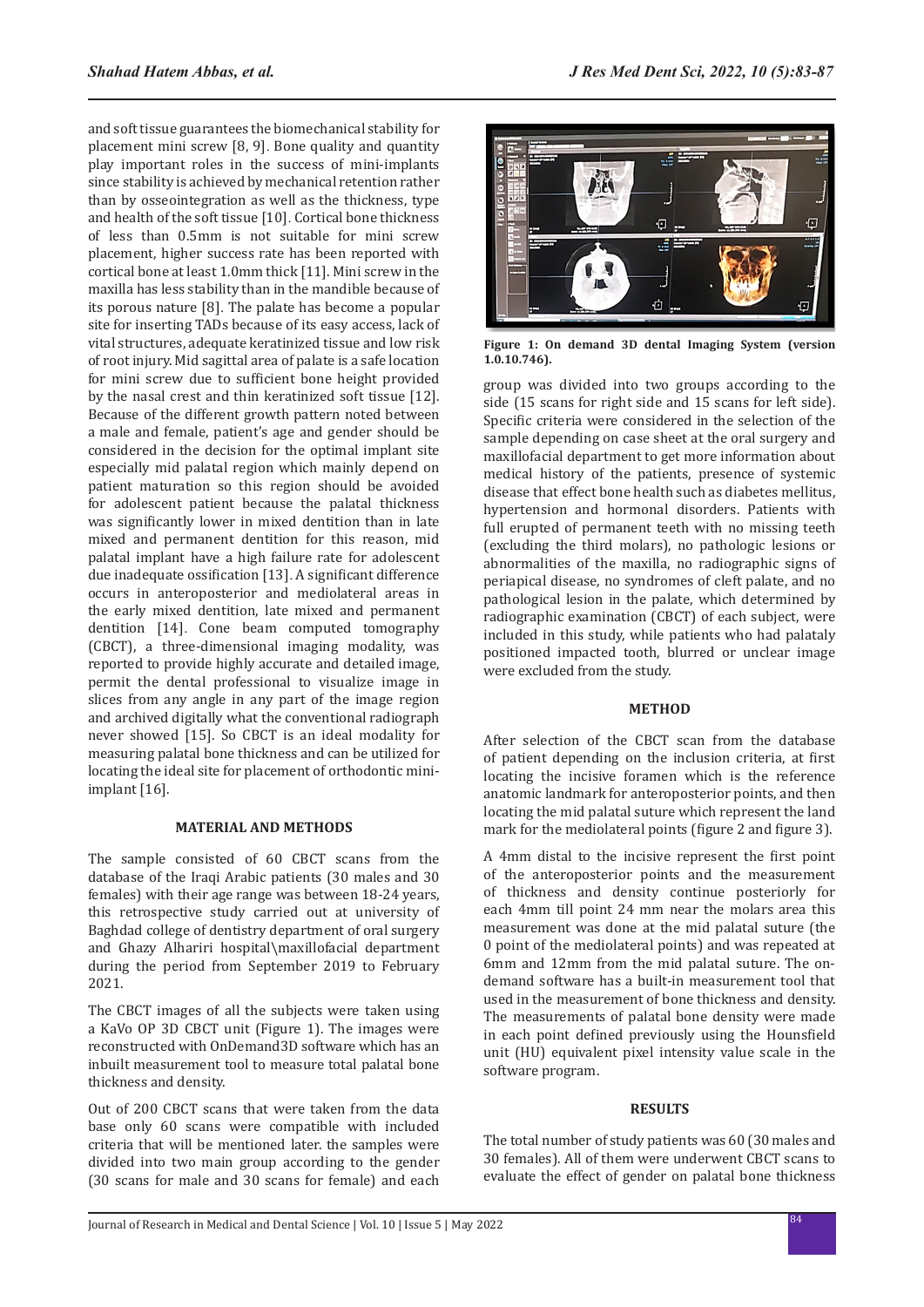and density. The data analyzed using Statistical Package for Social Sciences (SPSS) version 26. The data presented as mean, standard deviation and ranges. Categorical data presented by frequencies and percentages. Independent t-test (two tailed) was used to compare the continuous variables according gender. Pearson's correlation test (r) was used to assess correlation between palatal bone density and thickness. A level of P – value less than 0.05 was considered significant.

#### **Comparison in palatal bone density according gender**

Considering palatal bone density, mean of palatal bone density in male in all point  $340.98$  (SD  $\pm$  161.5), while mean of palatal bone density in female 404.08 (SD ± 166.3); Table 1 and Figure 4 statistically, a significant difference in female was found compared to that in male.



**Figure 2: Locating mid palatal suture axial plane.**



**Figure 3: Locating anteroposterior point 4mm distal to incisive foramen sagittal plane.**

|  |  |  |  |  |  | Table 1: Mean of palatal bone density in all points. |  |  |  |
|--|--|--|--|--|--|------------------------------------------------------|--|--|--|
|--|--|--|--|--|--|------------------------------------------------------|--|--|--|

|                    | P - Value          |                                           |
|--------------------|--------------------|-------------------------------------------|
|                    |                    |                                           |
| $340.98 \pm 161.5$ | $404.08 \pm 166.3$ | 0.001                                     |
|                    |                    | Gender<br>Male Mean ± SD Female Mean ± SD |



**Figure 4: Mean of palatal bone density in all points.**

|  | Table 2: Mean of palatal bone thickness in all points. |  |  |  |
|--|--------------------------------------------------------|--|--|--|
|--|--------------------------------------------------------|--|--|--|

|                                |               | Gender                          |           |
|--------------------------------|---------------|---------------------------------|-----------|
| Palatal bone<br>thickness (mm) |               | Male Mean ± SD Female Mean ± SD | P - Value |
|                                | $5.4 \pm 3.1$ | $4.44 \pm 2.6$                  | 0.001     |



**Figure 5: Mean of palatal bone thickness in all points.**

**Table 3: Correlation between palatal bone density and thickness.**

|                                | Palatal bone density (HU) |           |  |
|--------------------------------|---------------------------|-----------|--|
| Palatal bone thickness<br>(mm) |                           | P - Value |  |
|                                | $-0.151$                  | 0.001     |  |



**Figure 6: Correlation between palatal bone density and thickness.**

#### **Comparison in Palatal Bone Thickness According Gender**

Regarding thickness of palatal bone in all points according gender. Mean of palatal bone thickness in male was 5.4mm (SD  $\pm$  3.1) while in female 4.44 mm (SD  $\pm$  2.6) as shown in Table 2 and Figure 5 there is a significant difference in males compared to that in females.

#### **Correlation between palatal bone density and thickness**

Correlation between palatal bone density and thickness is shown in Table 3 and Figure 6. Statistically significant negative correlation was detected between palatal bone density and thickness  $(r = -0.151, P = 0.001)$ .

#### **DISCUSSION**

#### **Thickness Differences**

In the present study, the palatal bone thickness based on data from 60 young adult subjects (30 males and 30 females) according to the specific criteria of the sample shows that palatal bone thickness ranges from (1.6 to 8.8 mm) with mean of (5.4mm) for male and (4.44 mm) for female. It's found that the highest thickness at median and paramedian regions 4mm from the incisive foramen, followed by area at 8mm from the incisive foramen. The palatal bone thickness is the least at 24mm posterior to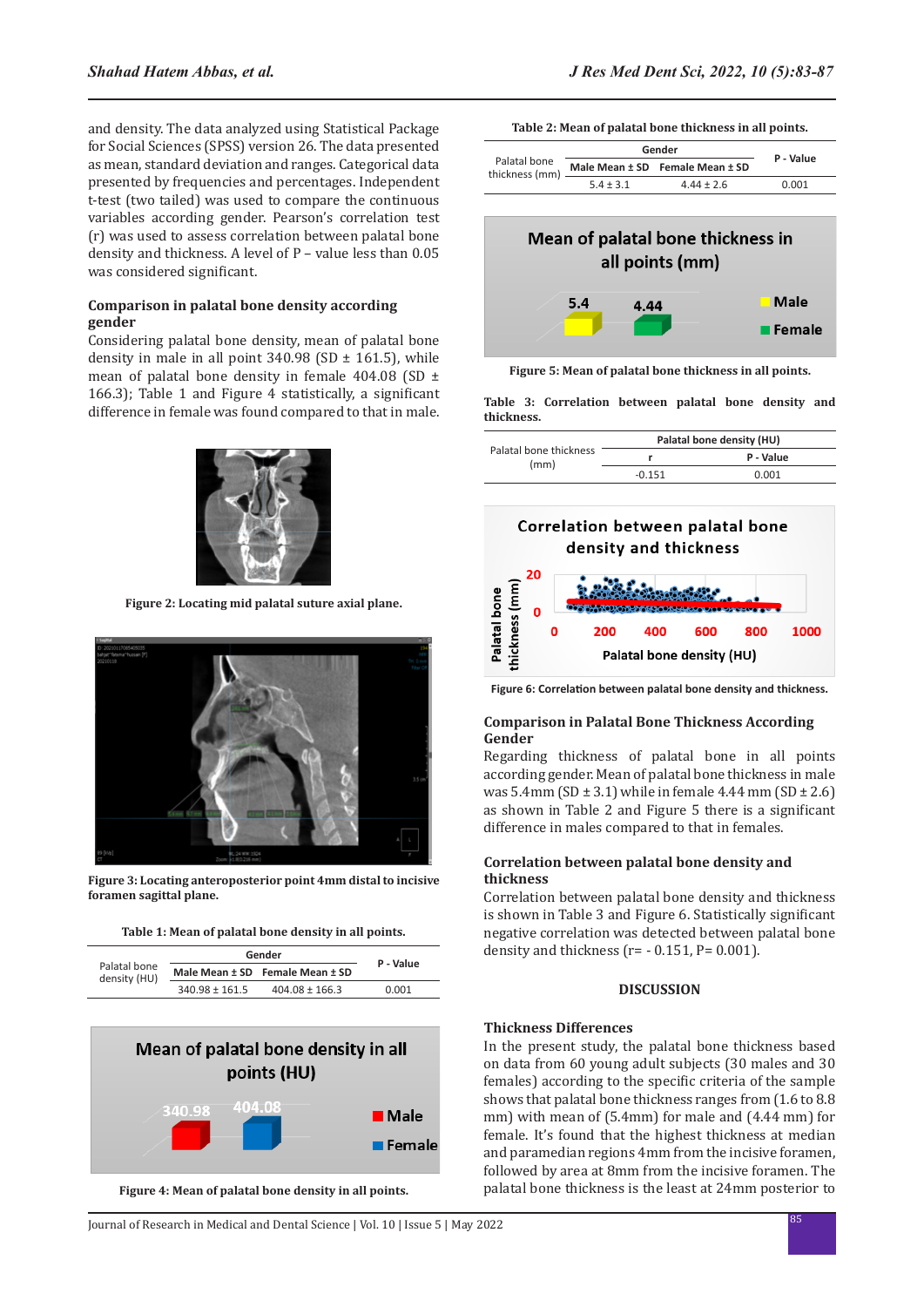the incisive foramen. The palatal bone thickness reduced considerably from the anterior to the posterior region of the palate. The present results are in line with [17, 18] both studies evaluate the palatal bone thickness for placement of mini-implant using CBCT, and similar to [19] who found that the highest palatal bone thickness in the lateral anterior palate [20, 21]. Reported more palatal bone thickness in male than female which similar to this study finding.

## **Density Differences**

The present study, based on data from 60 young adult subjects (30 males and 30 females), shows that palatal bone density ranges from (260 to 510 HU) with mean of (340 HU) for male and (405 HU) for female. Bone density varies between subjects and sites. Our results indicated that the area of high density in cortical bone extended 16 mm posterior to the incisive foramen in the mid palatal suture of the measured area and 6 mm in the laterally to the palatal suture. These are in line with [22] who reported that the most suitable area for implant placement in the palate was located 4 to 12 mm posterior to the incisive foramen and 3 to 6 mm paramedian to the suture [23]. Concluded that the density of the mid palatal suture was high enough to support mini-implants. He also suggested that the reported 10% failure rate of micro-implants inserted in the palatal area may be due to other factors than bone density.

### **Side Differences**

Nil.

In the present study there is no difference in bone density and thickness between right and left side of the palatal bone and this finding is in line with [24].

### **CONCLUSION**

The palatal bone thickness was higher in the anterior part of the palate (between the canine and first premolar), so there are chances that bone to mini-implant contact area will be more; thus, primary stability of the mini-implant will be more. However, at the same time, the palatal bone density is highest in between the canine and first premolar area, thus will require higher torque for the insertion of mini-implants.

### **FUNDING**

There was no funding association with this work.

### **AVAILABILITY OF DATA AND MATERIALS**

All data analyzed during this study are included in this published article.

### **AUTHORS' CONTRIBUTIONS**

All authors of this study have read and approved the manuscript.

### **FINANCIAL SUPPORT AND SPONSORSHIP**

# **DECLARATION OF CONFLICTING INTERESTS**

All authors declare that there are no commercial associations that might create a conflict of interest in connection with the submitted manuscripts.

#### **REFERENCES**

- 1. Mallat Z, Corbaz A, Scoazec A, et al. Interleukin-18/ interleukin-18 binding protein signaling modulates atherosclerotic lesion development and stability. Circ Res 2001; 89:e41-5.
- 2. Wehrbein H, Merz BR, Diedrich P. Palatal bone support for orthodontic implant anchorage-a clinical and radiological study. Eur J Orthod 1999; 21:65-70.
- 3. Moe SM, Chen NX. Mechanisms of vascular calcification in chronic kidney disease. J Am Soc Nephrol 2008; 19:213-6.
- 4. Park CL, Helgeson VS. Introduction to the special section: growth following highly stressful life events- -current status and future directions. J Consult Clin Psychol 2006; 74:791.
- 5. Carano A, Velo S, Incorvati C, et al. Clinical applications of the Mini-Screw-Anchorage-System (MAS) in the maxillary alveolar bone. Prog Orthod 2004; 5:212-35.
- 6. Poggio PM, Incorvati C, Velo S, et al. "Safe zones": a guide for miniscrew positioning in the maxillary and mandibular arch. Angle Orthod 2006; 76:191-7.
- 7. Wu L, Gao Y, Liu J, et al. Event-triggered sliding mode control of stochastic systems via output feedback. Automatica 2017; 82:79-92.
- 8. Stoughton C, Lupton RH, Bernardi M, et al. Sloan digital sky survey: early data release. Astron J 2002; 123:485.
- 9. Chang HP, Tseng YC. Miniscrew implant applications in contemporary orthodontics. Kaohsiung J Med Sci 2014; 30:111-5.
- 10. Moon JE, Park YJ, Ryu JH, et al. Initial validation of GOCI water products against in situ data collected around Korean peninsula for 2010–2011. Ocean Sci J 2012; 47:261-77.
- 11. Motoyoshi I, Nishida SY, Sharan L, et al. Image statistics and the perception of surface qualities. Nature 2007; 447:206-9.
- 12. Ryu K, Lee HR, Kim WG. The influence of the quality of the physical environment, food, and service on restaurant image, customer perceived value, customer satisfaction, and behavioral intentions. Int J Contemp Hosp Manag 2012.
- 13. Gracco A, Lombardo L, Cozzani M, et al. Quantitative evaluation with CBCT of palatal bone thickness in growing patients. Prog Orthod 2006; 7:164-74.
- 14. Freitas AO, Marquezan M, Nojima MD, et al. The influence of orthodontic fixed appliances on the oral microbiota: a systematic review. Dental Press J Orthod 2014; 19:46-55.
- 15. Garib DG, Yatabe MS, Ozawa TO, et al. Alveolar bone morphology under the perspective of the computed